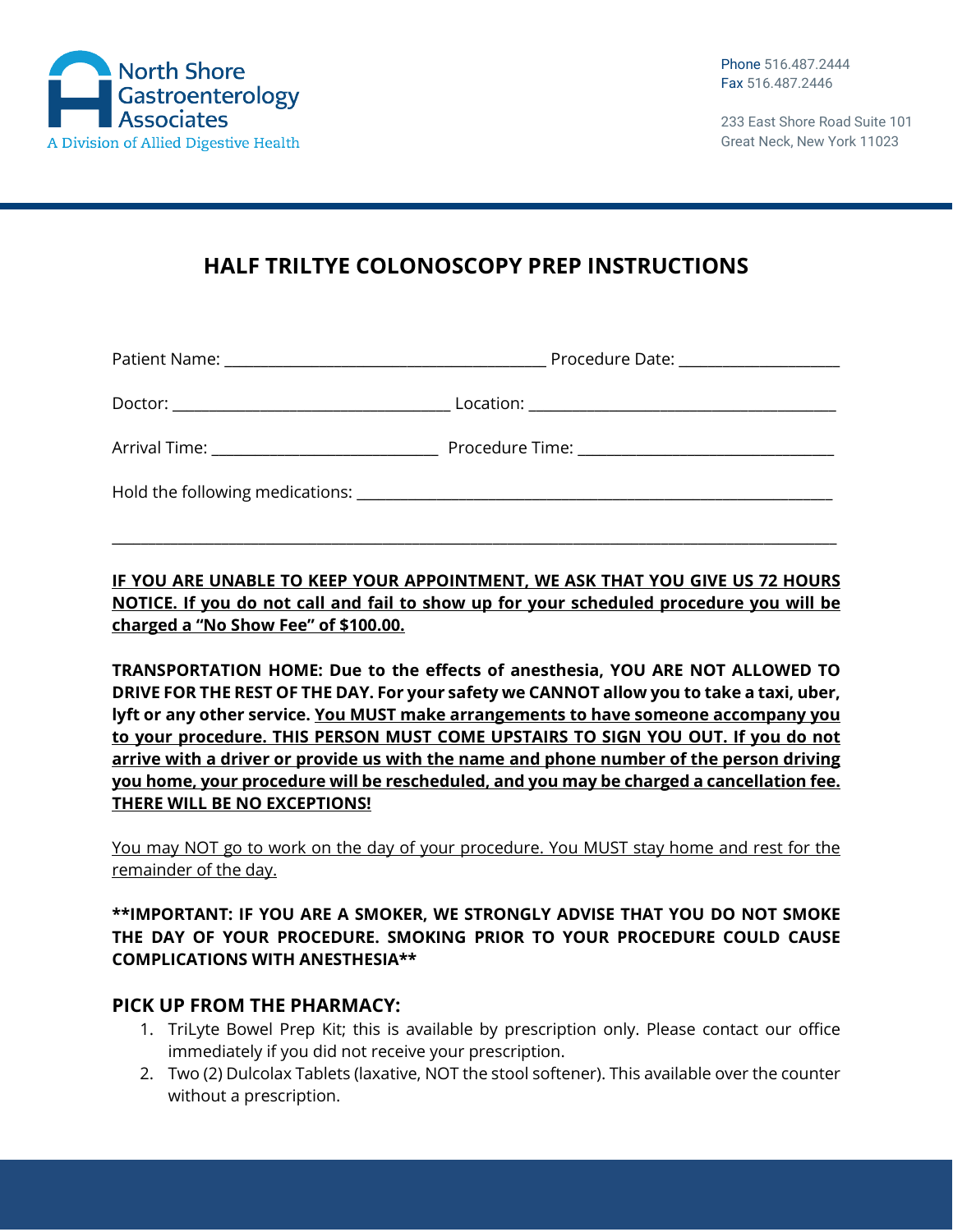

233 East Shore Road Suite 101 Great Neck, New York 11023

## **AT LEAST ONE WEEK PRIOR TO YOUR PROCEDURE:**

- 1. **If you take any blood thinners, such as Coumadin, Plavix or Aspirin daily, you must notify your doctor IMMEDIATELY!** These medications **MAY** need to be discontinued prior to your procedure.
- 2. If you take Insulin, you must discuss with your doctor whether you need to hold off taking or reduce your morning dose the day of the procedure.
- 3. **STOP** taking any vitamins containing iron and/or iron supplements **ONE WEEK** prior to your procedure.

## **TWO DAYS BEFORE YOUR PROCEDURE:**

You must stop eating the following foods: Salads, Nuts, Seeds, and Corn.

### **THE DAY BEFORE YOUR PROCEDURE:**

Do not apply any lotion to your chest, arms, or legs!

1. You must be on a **CLEAR LIQUID DIET** for the **ENTIRE** day. You must begin a clear liquid diet from the time you wake up.

| <b>You May Have:</b>                                                                    | You May NOT Have: |
|-----------------------------------------------------------------------------------------|-------------------|
| Water, Seltzer, Apple Juice, Sprite, Ginger Ale,   Gum, Solid Foods, Alcohol, Lemonade, |                   |
| Plain Jello (not red or purple), Bouillon or   Milk or Milk Products                    |                   |
| Clear Broth, Gatorade (not red or purple),                                              |                   |
| White Grape Juice, Italian Ice (not red or                                              |                   |
| purple), Black Coffee or Tea (no milk or                                                |                   |
| creamer)                                                                                |                   |

- 2. Drink an **EXTRA** 8‐ounces of clear liquid every hour, from 11:00am‐5:00pm.
- 3. **At 4PM**, take 2 (two) DULCOLAX tablets with water and continue clear liquids.
- 4. **At 6PM**, drink 8‐ounces of the TriLyte solution every 10 minutes until about 1/2 of the solution is consumed. *Rapidly drinking a glass will do a better job than sipping an ounce or two at a time.* Place the remaining 1/2 of the solution in the refrigerator.
- 5. **You are encouraged to continue to drink as much clear liquid as possible until bedtime.**